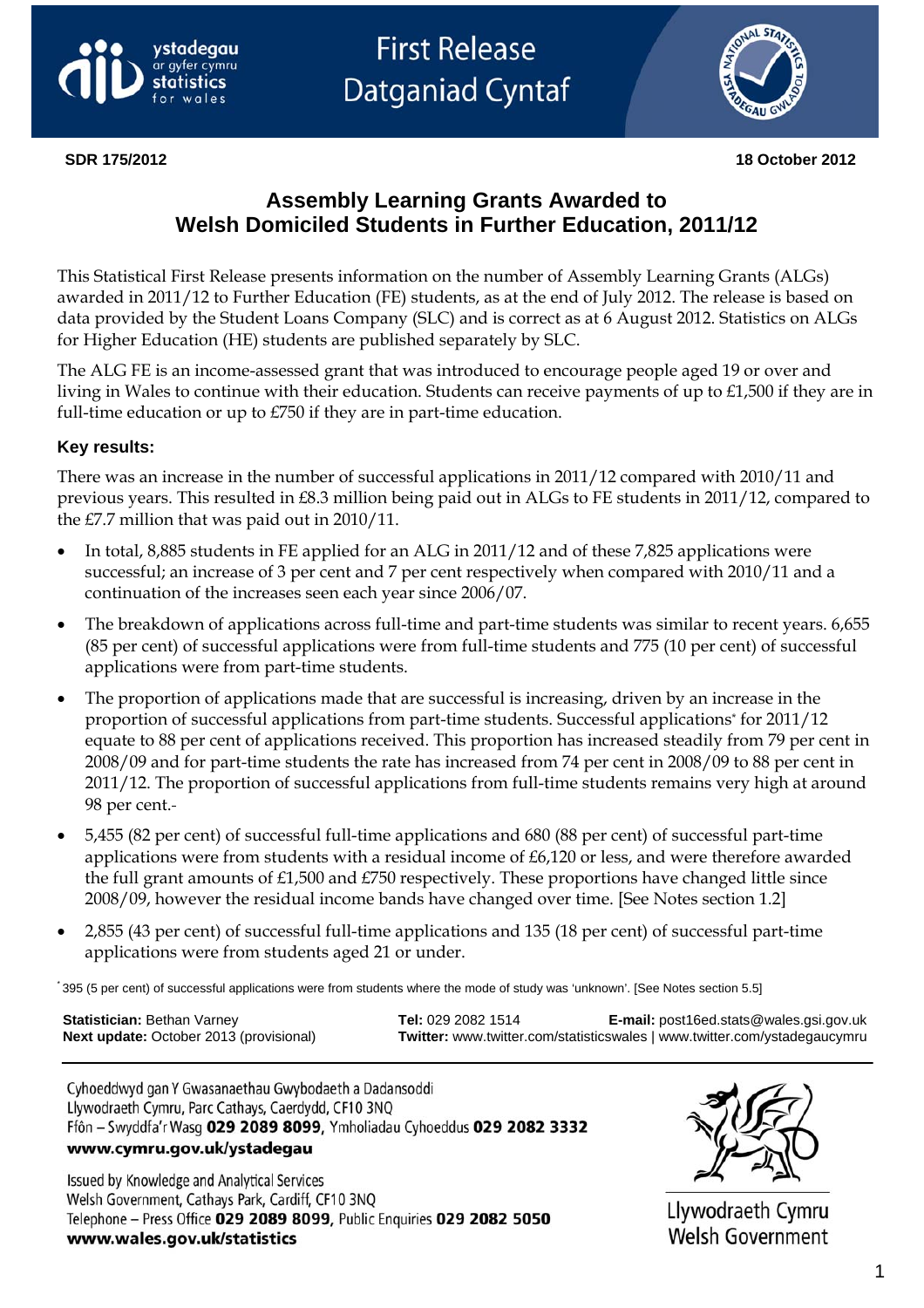#### **Chart 1: Applications for ALG FE by application workstage**



In 2011/12 there were 8,885 applications for an ALG FE, a rise of 3 per cent compared with the previous academic year, following increases each year since 2006/07. The number of successful applications rose to 7,825, a 7 per cent increase compared with the previous year. [See Table 1]

Source: Student Loans Company

This continued rise in ALG FE applications should be considered in the context of declining learner numbers and the economic position. Whilst application numbers have been increasing, figures on post-16 learning for 2010/11[1](#page-1-0) indicate a continuation of the gradual decline in total learner numbers seen since 2005/06, driven by a decline in part-time learners aged 19 and over. The effect of the recent recession on employment levels and household income may also have influenced numbers eligible for means-tested allowances.



**Chart 2: Successful applications by mode of study** 

In 2011/12, 6,655 (85 per cent) of successful applications were from full-time students, an increase of 6 per cent compared with 6,260 in 2010/11. 775 (10 per cent) of successful applications were from part-time students; an increase of 25 per cent compared with 615 in 2010/11. [See Table 1]

Source: Student Loans Company



**Chart 3: Successful full-time applications by age, 2011/12** 

Source: Student Loans Company

1,490 (22 per cent) of the successful full-time applications were from 19 year olds, 805 (12 per cent) were from 20 year olds, 555 (8 per cent) were from 21 year olds, 3,595 (54 per cent) were from applicants aged between 22 and 49, and 115 (2 per cent) were from applicants aged 50 and over. Applicants whose age was 'unknown' made up the remaining number of successful full-time applications. [See Table 4]

 $\overline{a}$ 

<span id="page-1-0"></span><sup>1</sup> [http://wales.gov.uk/topics/statistics/headlines/post16education2012/1203281/?lang=en and](http://wales.gov.uk/topics/statistics/headlines/post16education2012/1203281/?lang=en)  <http://wales.gov.uk/topics/statistics/headlines/post16education2012/120926/?lang=en>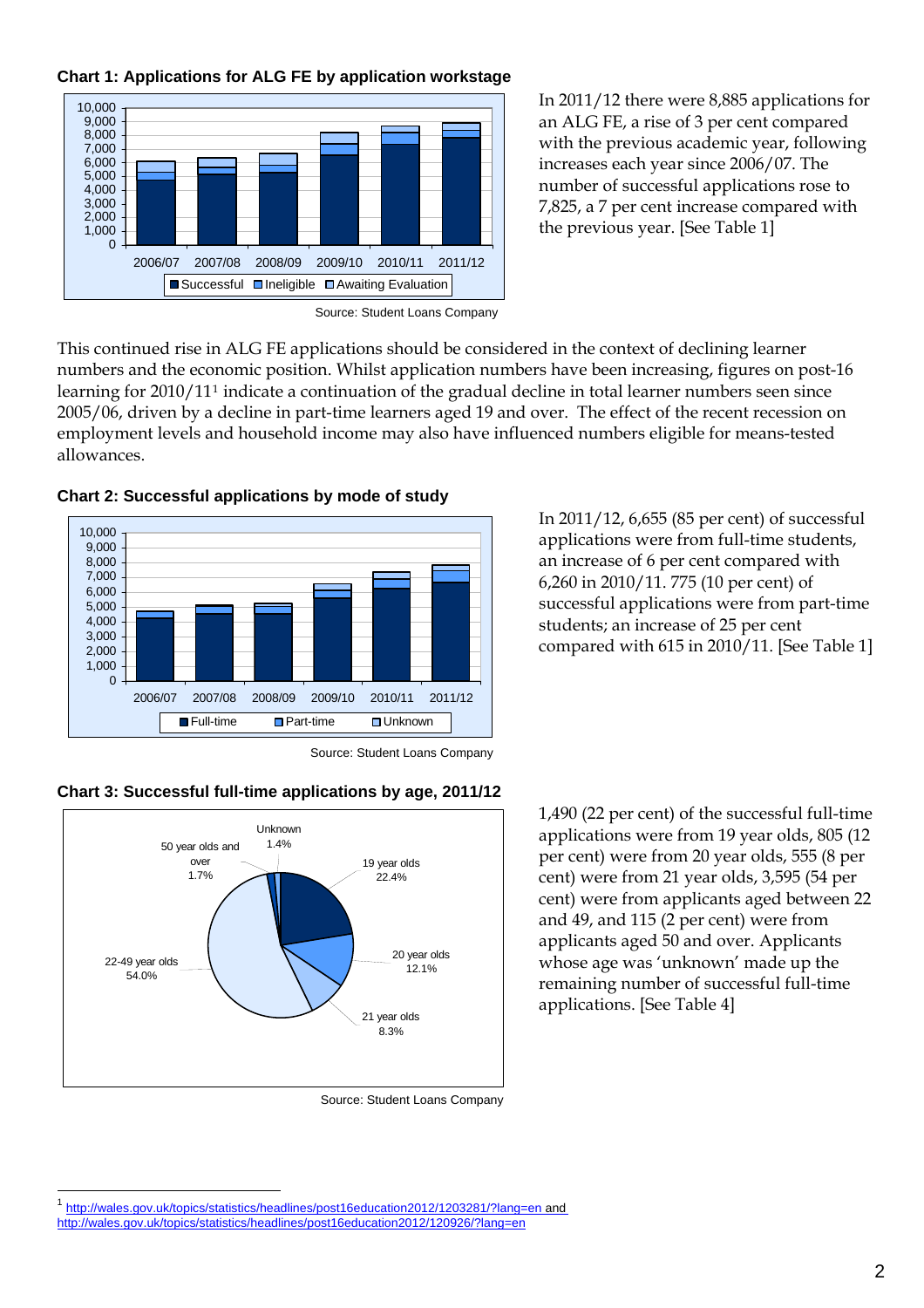

#### **Chart 4: Successful part-time applications by age, 2011/12**

50 (7 per cent) of the successful part-time applications were from 19 year olds, 45 (6 per cent) were from 20 year olds, 40 (5 per cent) were from 21 year olds, 565 (73 per cent) were from applicants aged between 22 and 49, and 60 (8 per cent) were from applicants aged 50 and over. Applicants whose age was 'unknown' made up the remaining number of successful part-time applications. [See Table 4]

Source: Student Loans Company





Source: Student Loans Company

The number of successful applications by local authority, where mode of study is known, ranged from 85 in Monmouthshire to 1,160 in Cardiff. Cardiff accounted for 14 per cent of all full-time successful applications and 27 per cent of all part-time successful applications. [See Table 5]

The local authority with the highest proportion of successful applications being from full-time students was Newport, with 98 per cent, and the local authority with the lowest proportion was Isle of Anglesey with 80 per cent. [See Table 5]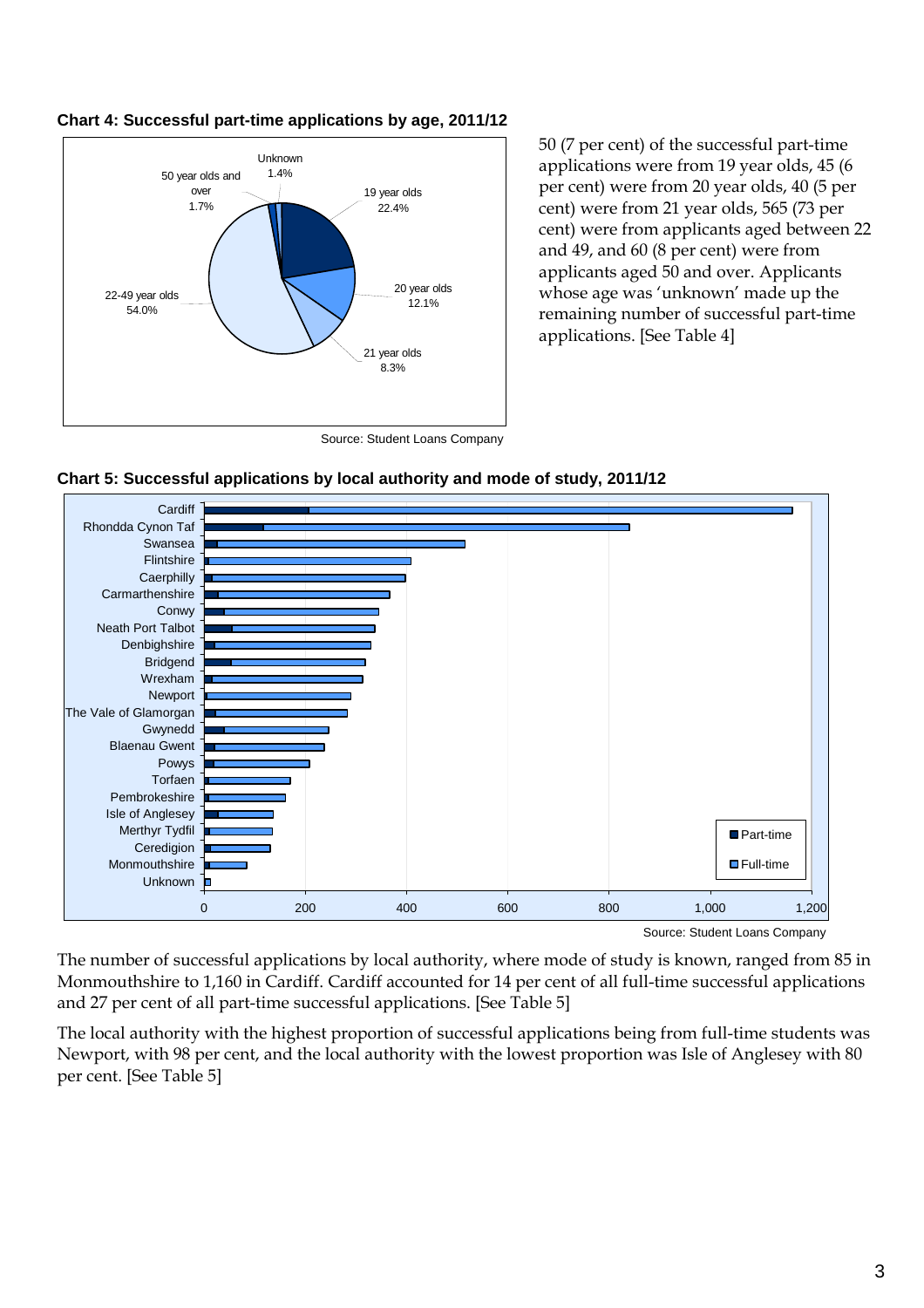| <b>Academic Year</b>        | 2008/09 | 2009/10 | 2010/11 | 2011/12 |  |  |
|-----------------------------|---------|---------|---------|---------|--|--|
| Full-time                   |         |         |         |         |  |  |
| Successful applications     | 4,545   | 5,575   | 6,260   | 6,655   |  |  |
| Ineligible                  | 105     | 75      | 130     | 100     |  |  |
| <b>Awaiting Evaluation</b>  | 20      | 15      | 10      | 5       |  |  |
| Total                       | 4,670   | 5,665   | 6,400   | 6,760   |  |  |
| Part-time                   |         |         |         |         |  |  |
| Successful applications     | 475     | 560     | 615     | 775     |  |  |
| Ineligible                  | 160     | 205     | 165     | 105     |  |  |
| Awaiting evaluation         |         | 0       |         | 0       |  |  |
| Total                       | 640     | 765     | 785     | 880     |  |  |
| <b>Unknown</b>              |         |         |         |         |  |  |
| Successful applications     | 225     | 415     | 455     | 395     |  |  |
| Ineligible                  | 295     | 525     | 555     | 330     |  |  |
| Awaiting evaluation         | 855     | 800     | 470     | 520     |  |  |
| <b>Total</b>                | 1,380   | 1,740   | 1,480   | 1,245   |  |  |
| All Successful applications | 5,250   | 6,550   | 7,330   | 7,825   |  |  |
| <b>All Applications</b>     | 6,685   | 8,170   | 8,665   | 8,885   |  |  |
|                             |         |         |         |         |  |  |

#### **Table 1: Applications by outcome and mode of study (a)(b)**

Source: Student Loans Company (a) 2008/09 figures as at 31 July 2009, 2009/10 figures as at 31 July 2010, 2010/11 figures as at 31 July 2011, and 2011/12 figures as at 31 July

(b) A '\*' denotes a number less than 5 (but not zero).

There were 6,760 applications for financial assistance from full-time students, of which 6,655 (98 per cent) were successful. Similarly, there were 880 applications from part-time students, of which 775 (88 per cent) were successful.

# **Table 2: Successful applications by residual income and mode of study, 2011/12 (c)**

|                    | Number (d)                    |                  | Per cent         |                  | Amount Paid (£000s) (e) |                  |           |
|--------------------|-------------------------------|------------------|------------------|------------------|-------------------------|------------------|-----------|
|                    | <b>Full-time</b>              | <b>Part-time</b> | <b>Full-time</b> | <b>Part-time</b> | <b>Full-time</b>        | <b>Part-time</b> | Total (f) |
| £0 to £6,120       | 5.455                         | 680              | 82               | 88               | 7,209                   | 423              | 7,633     |
| £6,121 to £12,235  | 725                           | 55               | 11               |                  | 481                     | 20               | 501       |
| £12,236 to £18,370 | 470                           | 40               |                  | 5                | 183                     | 10               | 193       |
| <b>Total</b>       | 6.655                         | 775              | 100              | 100              | 7.872                   | 452              | 8.326     |
|                    | Source: Student Loans Company |                  |                  |                  |                         |                  |           |

(c) As at 31 July 2012.

2012.

(d) Includes successful applications where no payment has been made.

(e) Includes payments to other applications (classed as 'successful' at time of payment).

(f) Includes payments made to successful applications where mode of study was "unknown".

Table 2 shows that an overall total of £8.3 million was paid out in ALGs to FE students in 2011/12, an increase of 8 per cent compared to the £7.7 million that was paid out in 2010/11.

5,455 (82 per cent) of successful full-time applications and 680 (88 per cent) of successful part-time applications were from students with a residual income of £6,120 or less, and were therefore awarded the full grant of £1,500 and £750 respectively.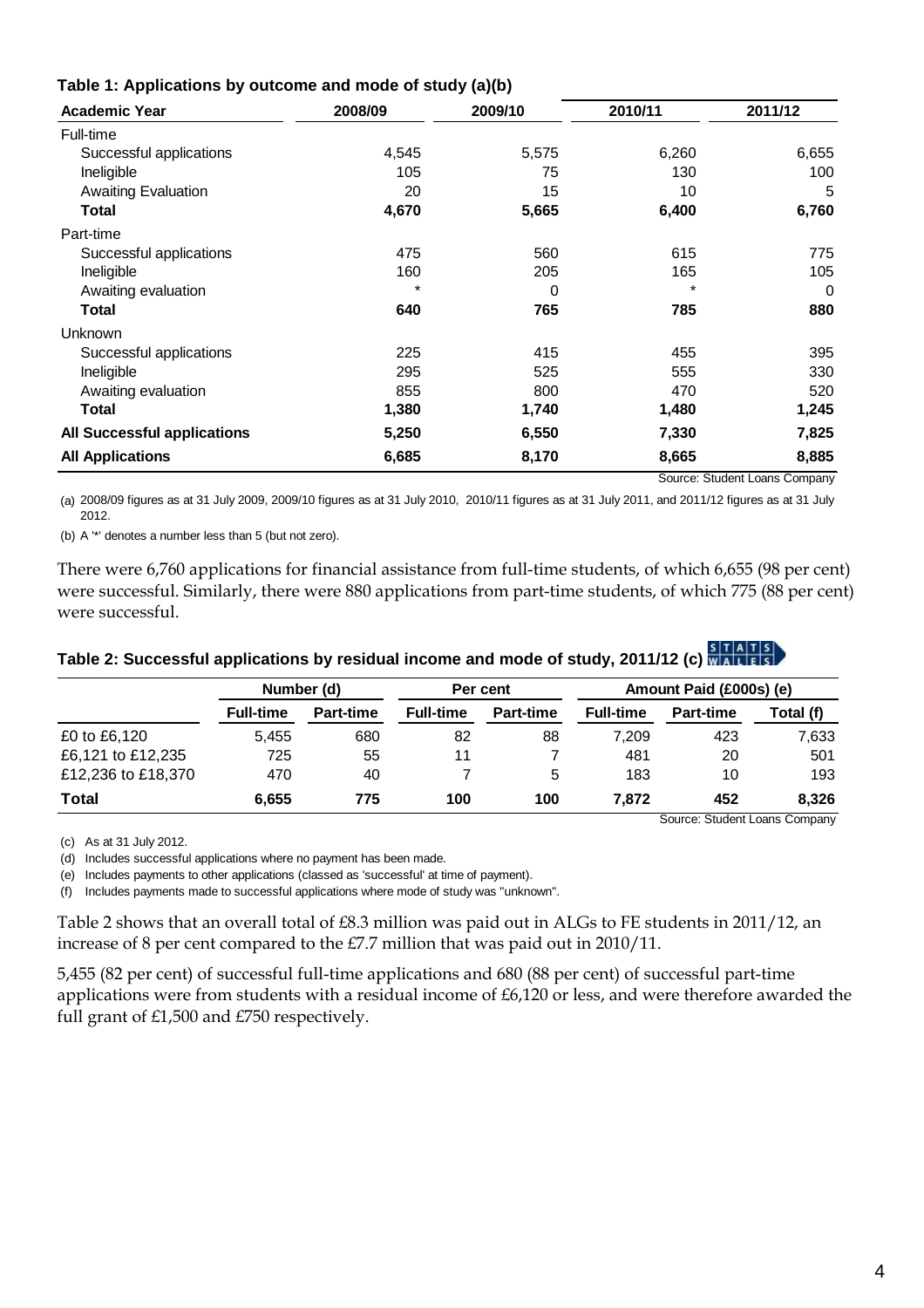## **Table 3: Successful applications by institution and mode of study (a)(g[\)](http://www.statswales.wales.gov.uk/TableViewer/tableView.aspx?ReportId=26126)**

|                               |                  |                  |                  |                  |                  |                  |                  | Per cent         |
|-------------------------------|------------------|------------------|------------------|------------------|------------------|------------------|------------------|------------------|
|                               | 2008/09          |                  | 2009/10          |                  | 2010/11          |                  | 2011/12          |                  |
|                               | <b>Full-time</b> | <b>Part-time</b> | <b>Full-time</b> | <b>Part-time</b> | <b>Full-time</b> | <b>Part-time</b> | <b>Full-time</b> | <b>Part-time</b> |
| Welsh Institutions            | 100              | 99               | 99               | 99               | 99               | 98               | 99               | 99               |
| of which                      |                  |                  |                  |                  |                  |                  |                  |                  |
| FE Institutions (h)           | 98               | 86               | 98               | 85               | 97               | 79               | 98               | 75               |
| <b>HE</b> Institutions        |                  | 2                |                  |                  |                  | 2                |                  |                  |
| <b>Other Learning Centres</b> | $\blacksquare$   | 11               |                  | 13               |                  | 17               |                  | 24               |
| English Institutions          | $\,$             |                  |                  | и                | 4                | 2                | 4                |                  |
| <b>Total</b>                  | 100              | 100              | 100              | 100              | 100              | 100              | 100              | 100              |

Source: Student Loans Company

(a) 2008/09 figures as at 31 July 2009, 2009/10 figures as at 31 July 2010, 2010/11 figures as at 31 July 2011, and 2011/12 figures as at 31 July 2012.

(g) A '-' denotes a percentage less than 0.5 (but not zero).

(h) Includes students on courses at the Workers Educational Association (WEA) and the Young Men's Christian Association (YMCA).

24 per cent of successful part-time applications were from students attending 'Other Learning Centres' in Wales (which include Community Colleges and Community Education Centres). This is higher than previous years due to an increase in number of applications for one particular Learning Centre.

#### **Table 4: Successful applications by age and mode of study (a)(b)**

|                   | 2008/09          |                  | 2009/10          |                  | 2010/11          |                  | 2011/12          |                  |
|-------------------|------------------|------------------|------------------|------------------|------------------|------------------|------------------|------------------|
|                   | <b>Full-time</b> | <b>Part-time</b> | <b>Full-time</b> | <b>Part-time</b> | <b>Full-time</b> | <b>Part-time</b> | <b>Full-time</b> | <b>Part-time</b> |
| 19 years          | 930              | 25               | 1.215            | 50               | 1,360            | 65               | 1,490            | 50               |
| 20 years          | 510              | 35               | 645              | 35               | 750              | 30               | 805              | 45               |
| 21 years          | 325              | 20               | 465              | 30               | 525              | 30               | 555              | 40               |
| 22 - 49 years     | 2,680            | 360              | 3.140            | 405              | 3,525            | 455              | 3,595            | 565              |
| 50 years or older | 100              | 35               | 105              | 35               | 90               | 35               | 115              | 60               |
| <b>Unknown</b>    | 0                | 0                | $\ast$           | $\star$          | $\ast$           | $\star$          | 90               | 15               |
| <b>Total</b>      | 4,545            | 475              | 5,575            | 560              | 6,260            | 615              | 6,655            | 775              |

Source: Student Loans Company

(a) 2008/09 figures as at 31 July 2009, 2009/10 figures as at 31 July 2010, 2010/11 figures as at 31 July 2011, and 2011/12 figures as at 31 July 2012.

(b) A '\*' denotes a number less than 5 (but not zero).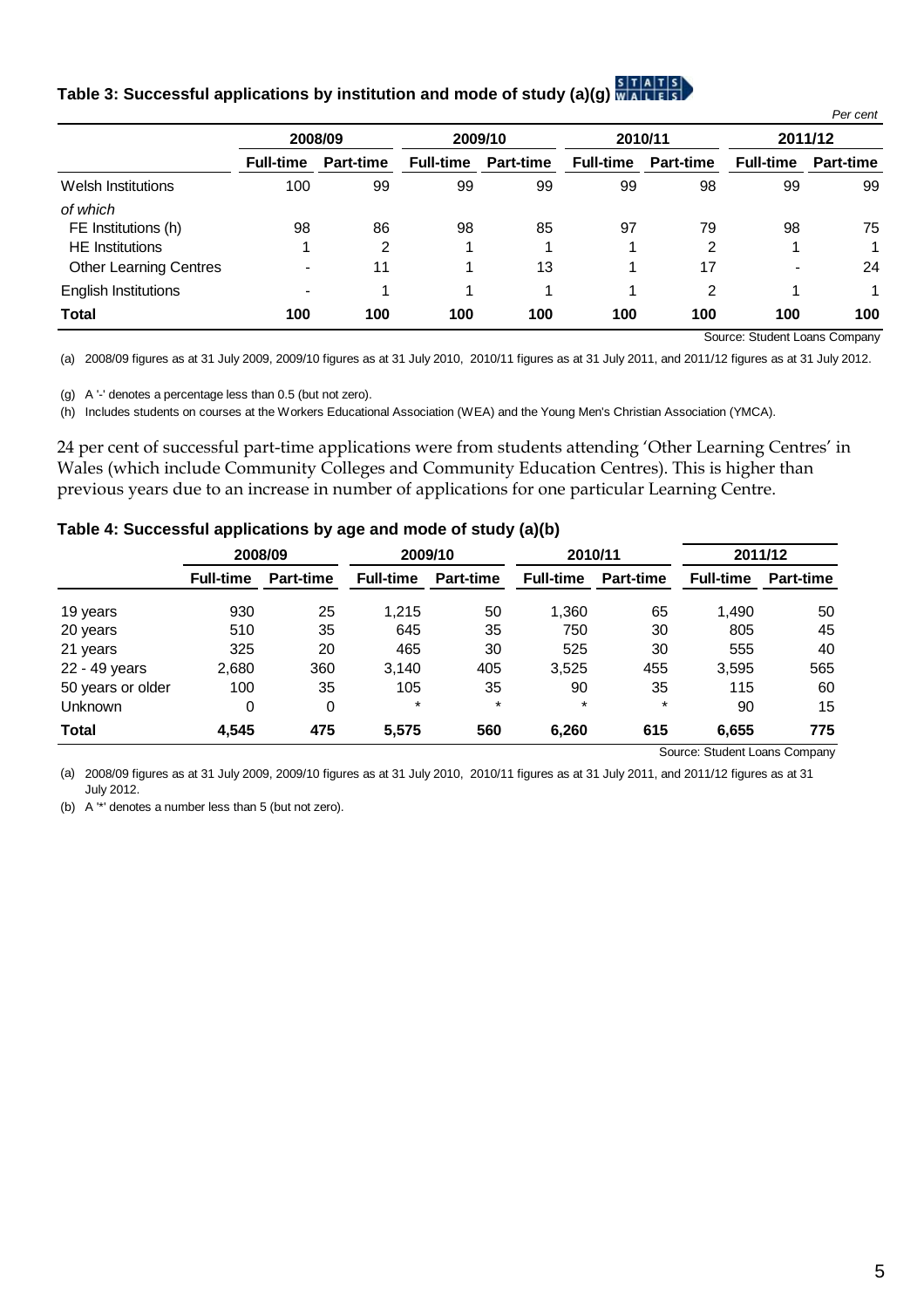|                          | 2008/09          |                  | 2009/10 (i)      |                  | 2010/11 (i)      |           | 2011/12 (i)      |           |
|--------------------------|------------------|------------------|------------------|------------------|------------------|-----------|------------------|-----------|
|                          | <b>Full-time</b> | <b>Part-time</b> | <b>Full-time</b> | <b>Part-time</b> | <b>Full-time</b> | Part-time | <b>Full-time</b> | Part-time |
| Isle of Anglesey         | 75               | 20               | 90               | 25               | 115              | 20        | 110              | 30        |
| Gwynedd                  | 145              | 30               | 160              | 40               | 155              | 35        | 205              | 40        |
| Conwy                    | 240              | 20               | 315              | 30               | 335              | 45        | 305              | 40        |
| Denbighshire             | 215              | 15               | 260              | 30               | 270              | 25        | 310              | 20        |
| Flintshire               | 245              | $\star$          | 290              | 10               | 360              | 5         | 400              | 10        |
| Wrexham                  | 235              | 15               | 260              | 10               | 300              | 0         | 300              | 15        |
| Powys                    | 145              | 15               | 175              | 15               | 190              | 20        | 190              | 20        |
| Ceredigion               | 110              | 10               | 120              | 20               | 125              | 15        | 120              | 15        |
| Pembrokeshire            | 125              | $\star$          | 155              | $\star$          | 155              | 25        | 155              | 10        |
| Carmarthenshire          | 220              | 20               | 310              | 20               | 305              | 15        | 340              | 25        |
| Swansea                  | 330              | 40               | 380              | 25               | 500              | 20        | 490              | 25        |
| <b>Neath Port Talbot</b> | 195              | 35               | 235              | 40               | 260              | 35        | 280              | 55        |
| <b>Bridgend</b>          | 140              | 10               | 165              | 15               | 185              | 25        | 265              | 55        |
| The Vale of Glamorgan    | 165              | 15               | 205              | 15               | 245              | 20        | 260              | 25        |
| Cardiff                  | 610              | 75               | 665              | 115              | 830              | 140       | 955              | 205       |
| Rhondda Cynon Taf        | 445              | 30               | 615              | 60               | 695              | 70        | 725              | 115       |
| Merthyr Tydfil           | 105              | 15               | 145              | 15               | 155              | 15        | 125              | 10        |
| Caerphilly               | 320              | 35               | 400              | 20               | 415              | 25        | 380              | 15        |
| <b>Blaenau Gwent</b>     | 155              | 35               | 175              | 25               | 185              | 15        | 215              | 20        |
| Torfaen                  | 115              | $\star$          | 130              | $\star$          | 150              | 10        | 160              | 10        |
| Monmouthshire            | 55               | $\star$          | 75               | 10               | 80               | 10        | 75               | 10        |
| Newport                  | 160              | 10               | 225              | 10               | 245              | 15        | 285              | 5         |
| <b>Wales</b>             | 4,545            | 475              | 5,575            | 560              | 6,260            | 615       | 6,655            | 775       |

# **Table 5: Successful applications by Local Authority and mode of study (a)(b[\)](http://www.statswales.wales.gov.uk/TableViewer/tableView.aspx?ReportId=1996)**

Source: Student Loans Company

(a) 2008/09 figures as at 31 July 2009, 2009/10 figures as at 31 July 2010, 2010/11 figures as at 31 July 2011, and 2011/12 figures as at 31 July 2012.

(b) A '\*' denotes a number less than 5 (but not zero).

(i) For the 2009/10, 2010/11, and 2011/12 full-time total, also included are some (less than 10) applications where Local Authority is in England or unknown.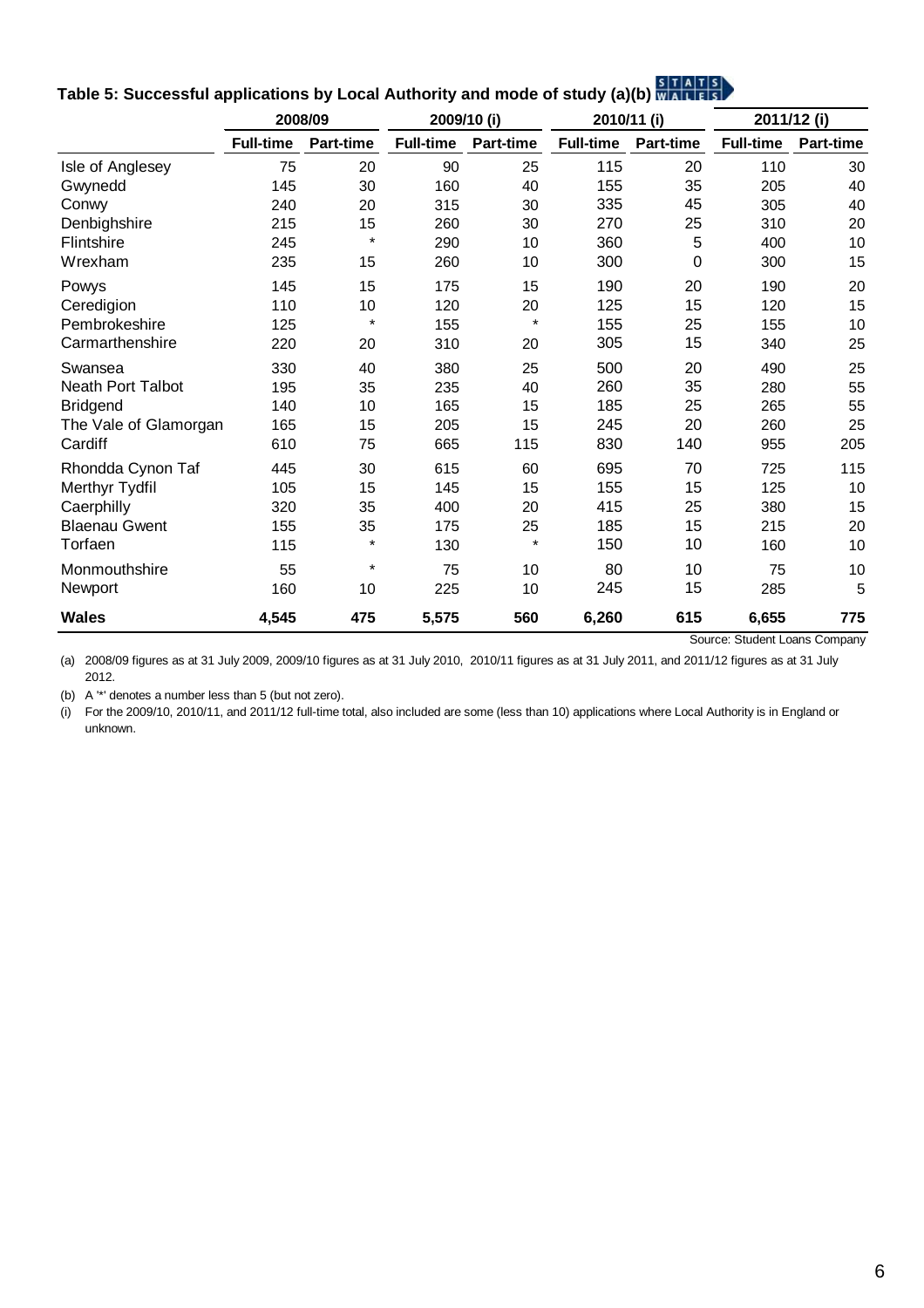## **1. Context**

## **1.1 Policy/operational context**

Assembly Learning Grants (ALGs) were introduced by the Welsh Government from academic year 2002/03 to provide extra money for students who might otherwise experience financial difficulty when undertaking post compulsory or higher education undergraduate courses. The grant was available to full and part-time undergraduate students who started their courses in 2002/03 who were domiciled in Wales and studying at a publicly-funded college in the UK. For part-time students their course had to amount to at least 30 credits to be eligible.

The 2002/03 scheme only included students studying at Further Education Institutions or Higher Education Institutions. From 2003/04 the scheme was extended to include students at all learning centres (e.g. schools) providing Education and Learning Wales (ELWa) or Local Education Authority (LEA) facilitated courses. From 2006/07 responsibility for the administration of applications of ALGs for students at Further Education Institutions was transferred from Local Authorities (LAs) to the Student Loans Company (SLC).

The number of Assembly Learning Grants awarded is influenced by the overall numbers of learners in post-16 education and the effect of the recent recession on employment levels and household income may also have influenced numbers eligible for means-tested allowances.

Further information on Assembly Learning Grants can be found at [www.studentfinancewales.co.uk](http://www.studentfinancewales.co.uk/portal/page?_pageid=616,6382813&_dad=portal&_schema=PORTAL).

## **1.2 Assembly Learning Grant (Further Education) eligibility criteria**

The grant is available to eligible students studying in Wales or elsewhere in the UK. For a grant to be awarded both the student and course criteria must be satisfied. For the 2011/12 ALG scheme the student and course criteria included the following:

*Student criteria* 

- 1. Residence: To be eligible for a grant the first condition is that a student must be ordinarily resident in Wales on the first day of the first academic year of the course. The second condition is that the student must have been ordinarily resident, for the three years prior to that date, in either (a) the UK or (b) the European Economic Area (EEA), depending on nationality status.
- 2. Age: 19 or over at the start of the academic year for further education courses. There are no age criteria for ALG higher education courses.

#### *Course criteria*

Further Education: The course is supported through DfES (or equivalent) which requires regular attendance at a Further Education Institution or Other Learning Centre and involves at least 275 taught hours in each academic year.

| <b>Support available</b>                             | <b>Administered by:</b>                                                                                                                                            |            |  |  |  |  |
|------------------------------------------------------|--------------------------------------------------------------------------------------------------------------------------------------------------------------------|------------|--|--|--|--|
| Further Education Institutions - Full-time students: |                                                                                                                                                                    |            |  |  |  |  |
| Up to £1,500 Assembly<br><b>Learning Grant</b>       | Full-time students aged 19 or over on the first day of<br>the academic year 2011/12.                                                                               | <b>SLC</b> |  |  |  |  |
| Further Education Institutions - Part-time students: |                                                                                                                                                                    |            |  |  |  |  |
| Up to £750 Assembly<br>Learning Grant                | Part-time students aged 19 or over on the first day of<br>the academic year 2011/12. The amount paid<br>relates to the number of terms in the students'<br>course. | <b>SLC</b> |  |  |  |  |

#### **Assembly Learning Grant available to students in Further Education**

Calculation of level of award in 2011/12 is based on the residual household income of the student or student's family. Residual household income is calculated by taking gross income (before tax and National Insurance) and deducting certain allowances.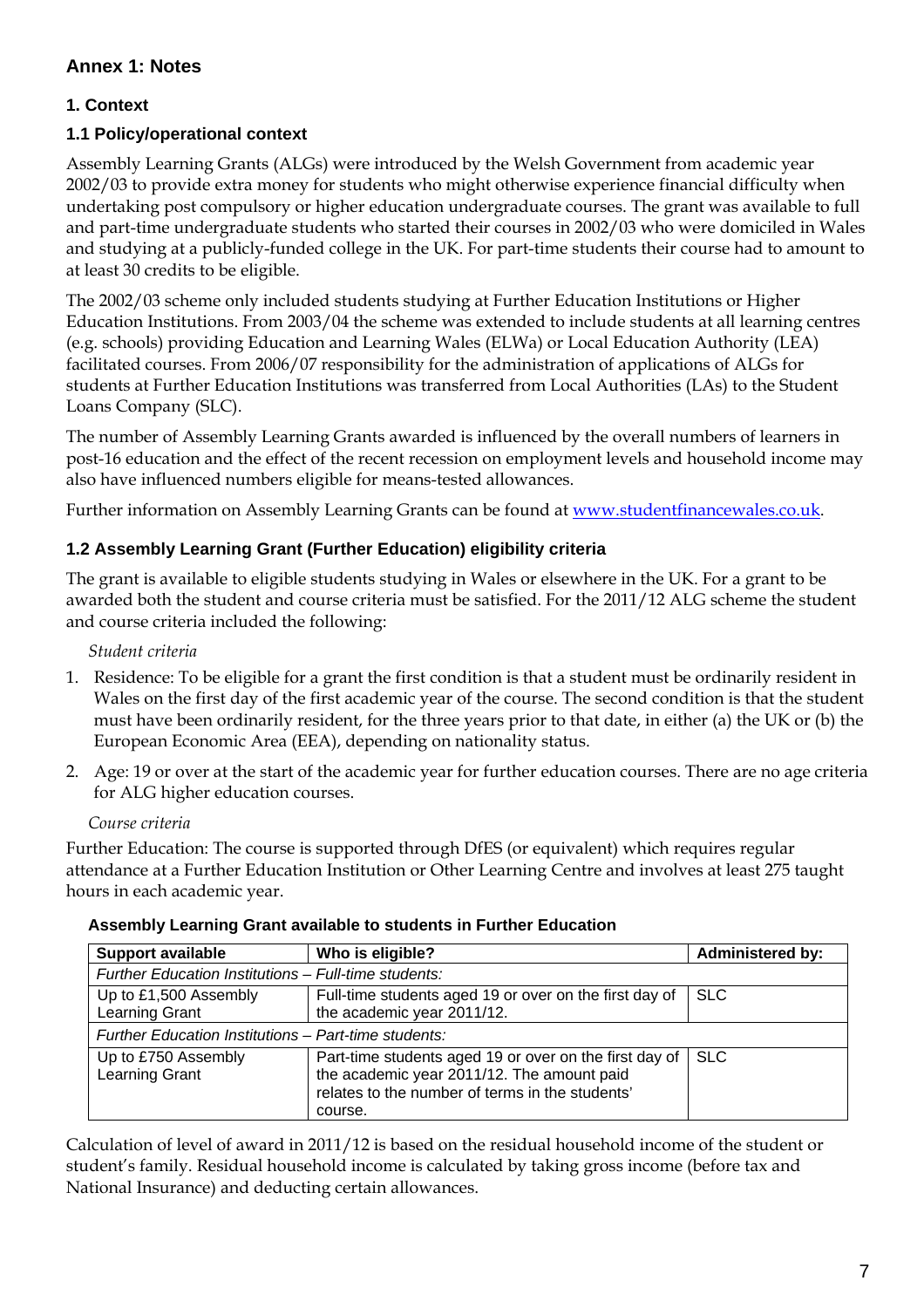For all FE students, where a student is on an eligible course, awards are calculated on the following basis:

| <b>Further Education</b>                                 | Residual household income       |                                    |                              |                 |  |  |  |  |  |
|----------------------------------------------------------|---------------------------------|------------------------------------|------------------------------|-----------------|--|--|--|--|--|
| Cumulative contact hours in<br>the academic year 2011/12 | <b>Between</b><br>$£0 - £6,120$ | <b>Between</b><br>£6,121 - £12,235 | Between<br>£12,236 - £18,370 | £18,370 or over |  |  |  |  |  |
| $275 - 499$                                              | £750                            | £450                               | £300                         | <b>Nil</b>      |  |  |  |  |  |
| 500 or more                                              | £1,500                          | £750                               | £450                         | <b>Nil</b>      |  |  |  |  |  |

**Value of Assembly Learning Grant, by mode of study and residual income 2011/12** 

The residual income bands for previous years are:

2010/11 and 2009/10: £0-£5,895, £5,896-£11,790, £11,791-£17,700 and £17,701 or over; 2008/09: £0-£5,745, £5,746-£11,490, £11,491-£17,250 and £17,251 or over.

## **2. Data source**

ALG FE applications and payments are administered by the SLC. Data held on ALG FE students is entered by SLC staff onto an administrative database for the purpose of assessing and paying ALG FE to students. This data is also stored in a management information data warehouse for the purpose of management reporting, operational performance reporting, audit of processes, statistics, future policy planning and forecasting. Further details of SLC's administrative sources will be published on [SLC's web page](http://www.slc.co.uk/) later this year. Processes and systems which enable customer and application assessment data to be held electronically are subject to periodic audit and integrity checks. SLC Internal Audit ensures that the processes governing data entry and application assessment are adhered to. Data integrity validation rules are used to identify and correct errors in data. Management Information extracted from SLC systems are subject to quality assurances prior to distribution.

The data in this release were collected via the SLC management information system and were extracted on 6 August 2012. All information is based on applications received by 31 July 2012.

Prior to the academic year 2006/07 data on applications for ALG by Welsh domiciled students at FE was collected from Local Authorities. From 2006/07 all data on students at Further Education institutions have been obtained from the SLC.

Further information including numbers of ALGs administered by the SLC can be found on the [StatsWales](http://www.statswales.wales.gov.uk/ReportFolders/ReportFolders.aspx) website.

## **3. Definitions**

## **3.1 Students who have withdrawn**

The data represented in this release on successful applications refer to applicants who have been approved for an ALG during the course of the academic year. Students who have withdrawn from their course are not removed from the analysis. Furthermore, figures on successful applications represent the total value of the approved ALG and have not been adjusted for unpaid or recovered instalments.

## **4. Rounding strategy**

Figures in this release have been rounded to the nearest 5. Due to rounding, the sums of some rows or columns may not add to the total figure given. Numbers less than 5, but not zero, are represented by '\*'. A '-' denotes a percentage less than 0.5 (but not zero).

## **5. Key Quality Information**

National Statistics are produced to high professional standards set out in the National Statistics Code of Practice. They undergo regular quality assurance reviews to ensure that they meet customer needs. They are produced free from any political interference. This section provides a summary of information on this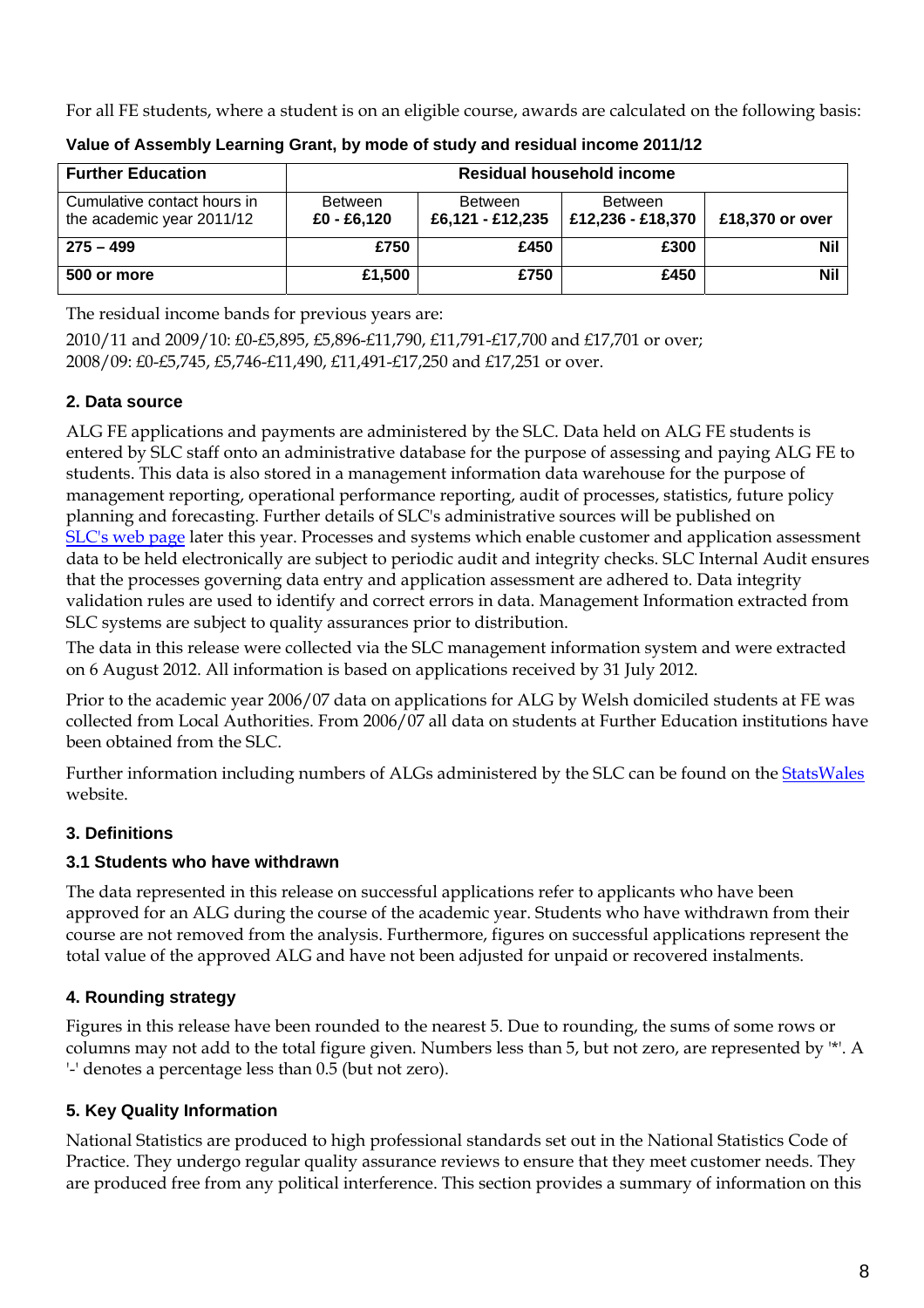output against five dimensions of quality: Relevance, Accuracy, Timeliness and Punctuality, Accessibility and Clarity, and Comparability.

## **5.1 Relevance**

The statistics are used both within and outside the Welsh Government to monitor educational trends and as a baseline for further analysis of the underlying data. Some of the key users are:

- Ministers and the Members Research Service in the National Assembly for Wales;
- Officials in the Welsh Government;
- Other government departments;
- Further Education Institutions, Work-Based Learning providers, schools and local authorities;
- Wales Audit Office;
- Students, researchers, academics and universities;
- Individual citizens, private companies, and the media.

These statistics are used in a variety of ways. Some examples of these are:

- general background and research;
- inclusions in reports, articles and briefings;
- advice to Ministers:
- to inform and monitor the education policy development and decision-making process in Wales;
- to forecast future expenditure of student support schemes in Wales.

## **5.2 Accuracy**

Statisticians within the Welsh Government review the data and query any anomalies with the SLC before tables are published. The figures in this release reflect the final position as at the end of the 2011/12 academic year (31 July 2012), and are correct as at 6 August 2012.

## **5.3 Timeliness and Punctuality**

This release has met the previously announced date of publication.

## **5.4 Accessibility and Clarity**

This statistical release is pre-announced and then published on the Statistics section of the Welsh Government website. It is accompanied by more detailed tables on StatsWales, a free to use service that allows visitors to view, manipulate, create and download data.

## **5.5 Comparability**

When the ALG was introduced for Further Education institutions, the grant was available to students aged 18 and over at the start of the academic year. From 2006/07, the student eligibility criterion for ALGs for Further Education institutions was changed to students aged 19 and over at the start of the academic year due to the extension of Education Maintenance Allowance (EMA) to include 18 year olds. As a result, figures on applications and awards for students at Further Education institutions for years from 2006/07 onwards will be lower than for previous years and are not directly comparable. Further information on EMAs was published in September in the statistical first release ['Education Maintenance Allowances](http://wales.gov.uk/topics/statistics/headlines/post16education2012/?lang=en)  [Awarded in Wales, 2011/12'.](http://wales.gov.uk/topics/statistics/headlines/post16education2012/?lang=en)

The breakdown provided in Table 3 of this release is based on the learning centre details entered by the student on their application form. From 2006/07 the ALG FE application form only requested the details of the learning centre at which the student would be attending. Prior to 2006/07 the application form requested details of the learning centre providing the course and, where applicable, details of the learning centre to which the course was franchised out. As a result, prior to 2006/07 there may have been some inconsistency across Local Authorities (LAs) regarding which learning centre they provided information for on the ALG data collection form.

2011/12 FE data includes approximately 525 applications which, as at the 31 July 2012, were deemed to be awaiting evaluation. These are applications which are incomplete, missing either information from the